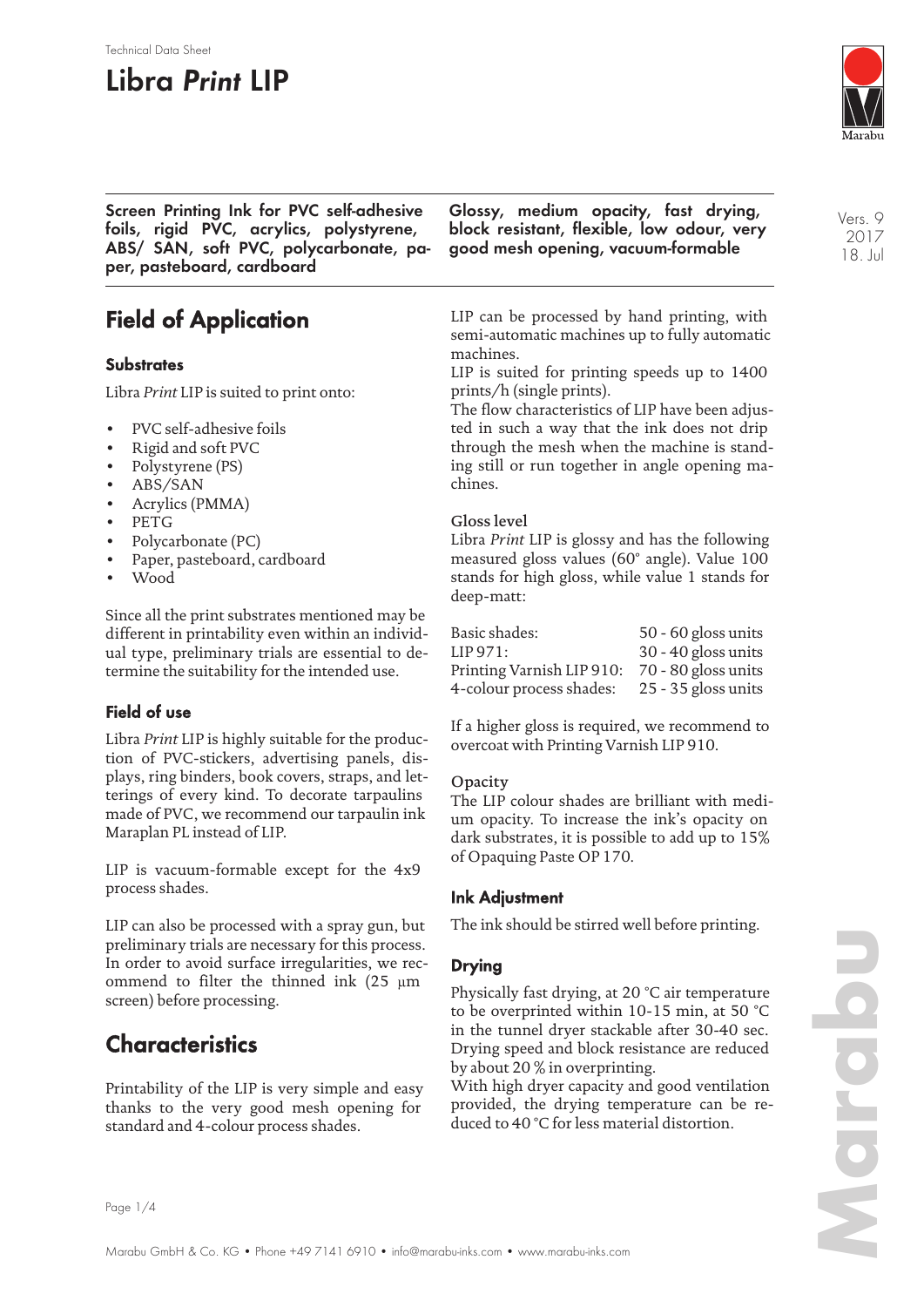#### Technical Data Sheet

# **Libra Print LIP**

The times mentioned above vary according to the substrate, the ink film thickness, drying conditions and the auxiliaries used. An extended drying time is necessary if Plasticizer WM 1 has been added to the ink.

### **Fade resistance**

Depending on the colour shade, pigments of good to excellent fade resistance (blue wool scale 6-8) are used in the Libra *Print* LIP range. All standard and 4-colour process shades are therefore suitable for outdoor use for two years if placed vertically and referred to the middle European climate. Precondition for this is the appropriate and professional processing as well as an max. addition of 50 % of varnish or white to the standard shades.

A coat of Printing Varnish LIP 910 over the whole surface will extend the possible outdoor limit to 3 years. In countries with higher exposure to sunlight (between 40th parallel north and 40th parallel south), outdoor resistance will decrease.

### **Stress resistance**

After proper and thorough drying, the ink film of the standard shades exhibits outstanding adhesion as well as rub, scratch, and block resistance and can be moulded (caution with 4-colour process shades!).

LIP exhibits a normal chemical resistance against alcohol and other usual cleaners (e. g. window cleaner), and unleaded petrol.

For applications requiring a high solvent resistance in multiple overprinting (e. g. in the case of double-faced stickers), the colour shade LIP 922, Light Yellow must not be used (not even proportionately for ink mixtures) but is to be substituted by matching the other LIP basic shades without LIP 922.

For a higher rub resistance to dry abrasion of the colour shades, we recommend to overcoat with Printing Varnish LIP 910. If the chemical resistance is to be increased, the shades can additionally be overcoated with Printing Varnish SR 910 or a suitable UV-curing varnish.

## **Range**

#### Basic Shades

| 920 | Lemon                 |
|-----|-----------------------|
| 922 | Light Yellow          |
| 924 | Medium Yellow         |
| 926 | Orange                |
| 930 | Vermilion             |
| 932 | Scarlet Red           |
| 934 | Carmine Red           |
| 936 | Magenta               |
| 940 | Brown                 |
| 950 | Violet                |
| 952 | Ultramarine Blue      |
| 954 | Medium Blue           |
| 956 | <b>Brilliant Blue</b> |
| 960 | Blue Green            |
| 962 | Grass Green           |
| 970 | White                 |
| 971 | White                 |
| 980 | Black                 |
|     |                       |

#### 4-Colour Process Shades Standard

| 429 | Process Yellow  |
|-----|-----------------|
| 439 | Process Magenta |
| 459 | Process Cyan    |
| 489 | Process Black   |

### Further Products

| 409 | Transparent Base  |
|-----|-------------------|
| 910 | Overprint Varnish |

LIP 971 White features a very high flexibility at a lower degree of gloss, and is best suited for vacuum-forming or shaping. When printing onto PVC self-adhesive foils, it shows less tendency to edge curling or shrinkage than LIP 970.

The process shades are not vacuum-formable.

All shades are intermixable. Mixing with other ink types or auxiliaries must be avoided in order to maintain the special characteristics of this ink.

All basic shades are included in our Marabu-ColorFormulator (MCF). They build the basis for the calculation of individual colour matching formulas, as well as for shades of the common colour reference systems HKS®, PAN-TONE®, and RAL®. All formulas are stored in the Marabu-Color Manager software.

Vers. 9 2017 18. Jul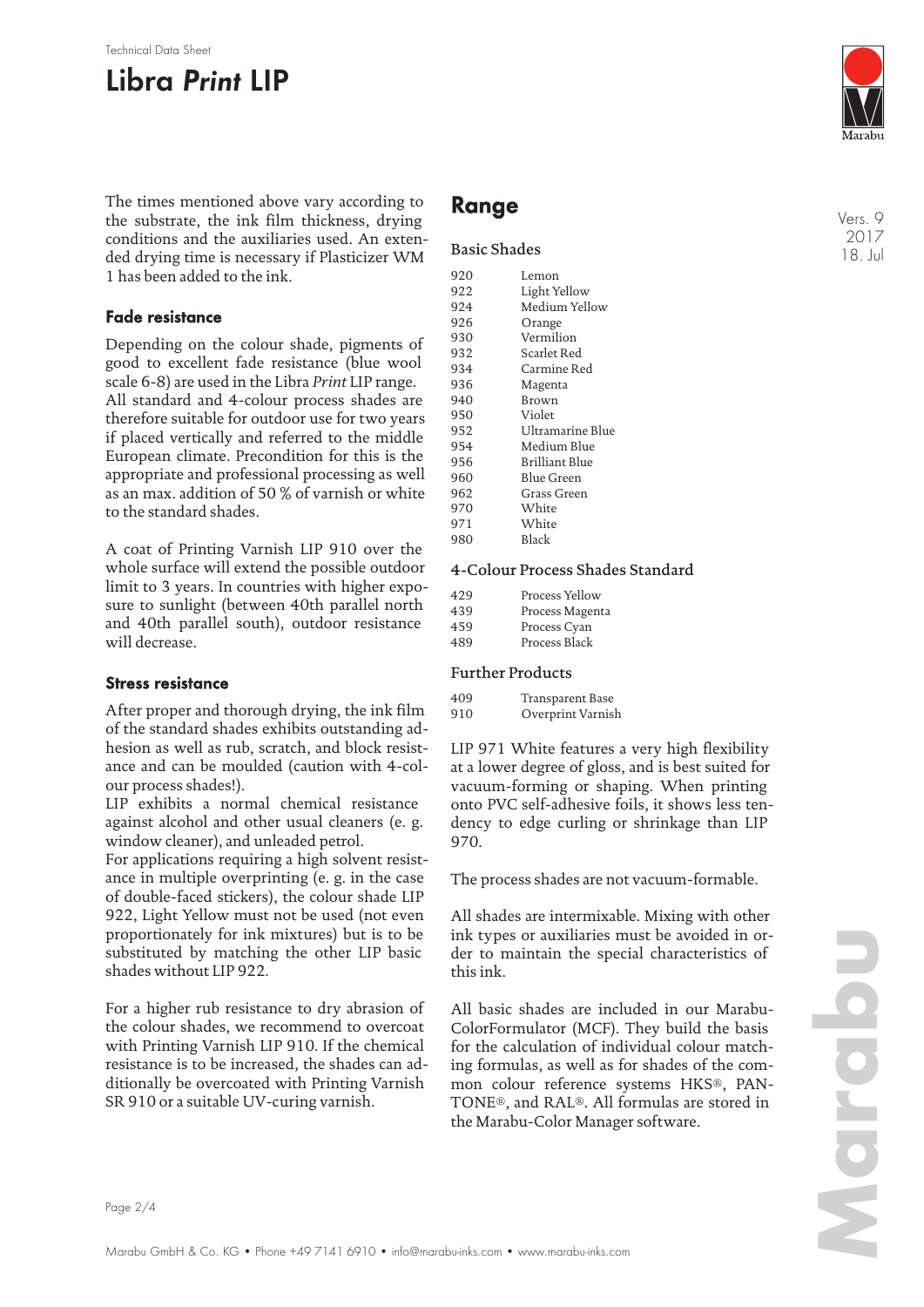#### Technical Data Sheet

# **Libra Print LIP**



Vers. 9 2017 18. Jul

## **Metallics**

## **Auxiliaries**

| <b>Metallic Pastes</b> |
|------------------------|
|------------------------|

| S 191                   | Silver                    | 15-25% |
|-------------------------|---------------------------|--------|
| S 192                   | Rich Pale Gold            | 15-25% |
| S 193                   | Rich Gold                 | 15-25% |
| S 291                   | High Gloss Silver         | 10-20% |
| S 292                   | High Gloss Rich Pale Gold | 10-20% |
| S 293                   | High Gloss Rich Gold      | 10-20% |
| <b>Metallic Powders</b> |                           |        |
| S <sub>181</sub>        | Aluminium                 | 17%    |

| 5181             | Aluminium                | 1/7 <sub>o</sub> |
|------------------|--------------------------|------------------|
| S <sub>182</sub> | Rich Pale Gold           | 25%              |
| S <sub>183</sub> | Rich Gold                | 25%              |
| S 184            | Pale Gold                | 25%              |
| S <sub>186</sub> | Copper                   | 33%              |
| S <sub>190</sub> | Aluminium, rub-resistant | 12.5%            |
|                  |                          |                  |

These metallics are to be added to LIP 910 in the recommended amount, whereat the addition may be individually adjusted to the respective application. We recommend preparing a mixture which can be processed within a maximum of 8 h since metallic mixtures usually cannot be stored.

Due to their chemical structure, the processing time of mixtures with Pale Gold S 184 and Copper S 186 is even reduced to 4 h.

Owing to the smaller pigment size of Metallic Pastes it is possible to work with finer fabrics like 140-31 to 150-31.

Owing to the bigger pigment size of Metallic Powders we recommend the use of a coarser fabric like 100-40. Shades made of Metallic Powders are always subject to an increased dry abrasion which can only be reduced by overvarnishing.

All metallic shades are displayed in the Marabu "Screen Printing Metallics" colour chart.

| UKV <sub>2</sub> | Thinner                       | $10 - 15%$  |
|------------------|-------------------------------|-------------|
| VP               | Retarder Paste                | $5 - 20%$   |
| SA <sub>1</sub>  | Surface Additive              | $3 - 5%$    |
| WM1              | Plasticizer                   | $2 - 5%$    |
| ABM              | Matting Base                  | $1 - 20%$   |
| MP               | Matting Powder                | $1 - 2%$    |
| ES               | Printing Modifier             | $0.5 - 1\%$ |
| OP 170           | Opaquing Paste                | $0 - 15%$   |
| <b>PSV</b>       | Thinner, quick and mild resp. |             |
|                  | spray thinner                 |             |
| UR <sub>3</sub>  | Cleaner (flp. $42^{\circ}$ C) |             |
| UR <sub>4</sub>  | Cleaner (flp. $52^{\circ}$ C) |             |
| UR <sub>5</sub>  | Cleaner (flp. $72^{\circ}$ C) |             |
| SV <sub>5</sub>  | Retarder                      |             |
| SV 10            | Retarder, slow                |             |

Thinner is added to the ink to adjust the printing viscosity. For slow printing sequences and fine motifs, it may be necessary to add retarder to the thinner. For an additional thinning of the ink containing retarder, only pure thinner should be used. Thinner PSV is suited for the use on polystyrene or other plastics sensitive to tension cracks.

The addition of surface additive SA 1 can increase the resistance against abrasion and other mechanical stress (max. addition 10%).

Plasticizer WM 1 is recommended if high flexibility is required from the printed ink film. This is important for thin substrates with a natural tendency to roll, as well as for applications involving cutting or die-cutting of the printed surface. The use of Plasticizer WM 1 reduces the drying speed. For the production of doublesided stickers the use of WM 1 is essential.

The degree of gloss can be reduced by adding Matting Paste ABM or Matting Powder MP, decreasing the opacity as well as the vacuumformability at the same time.

Printing Modifier ES contains silicone and can be used to rectify flow problems on critical substrates. If an excessive amount is added, flow problems are increased and adhesion may be reduced, especially when overprinting.

By adding Opaquing Paste 170, the opacity of colour shades can significantly be increased